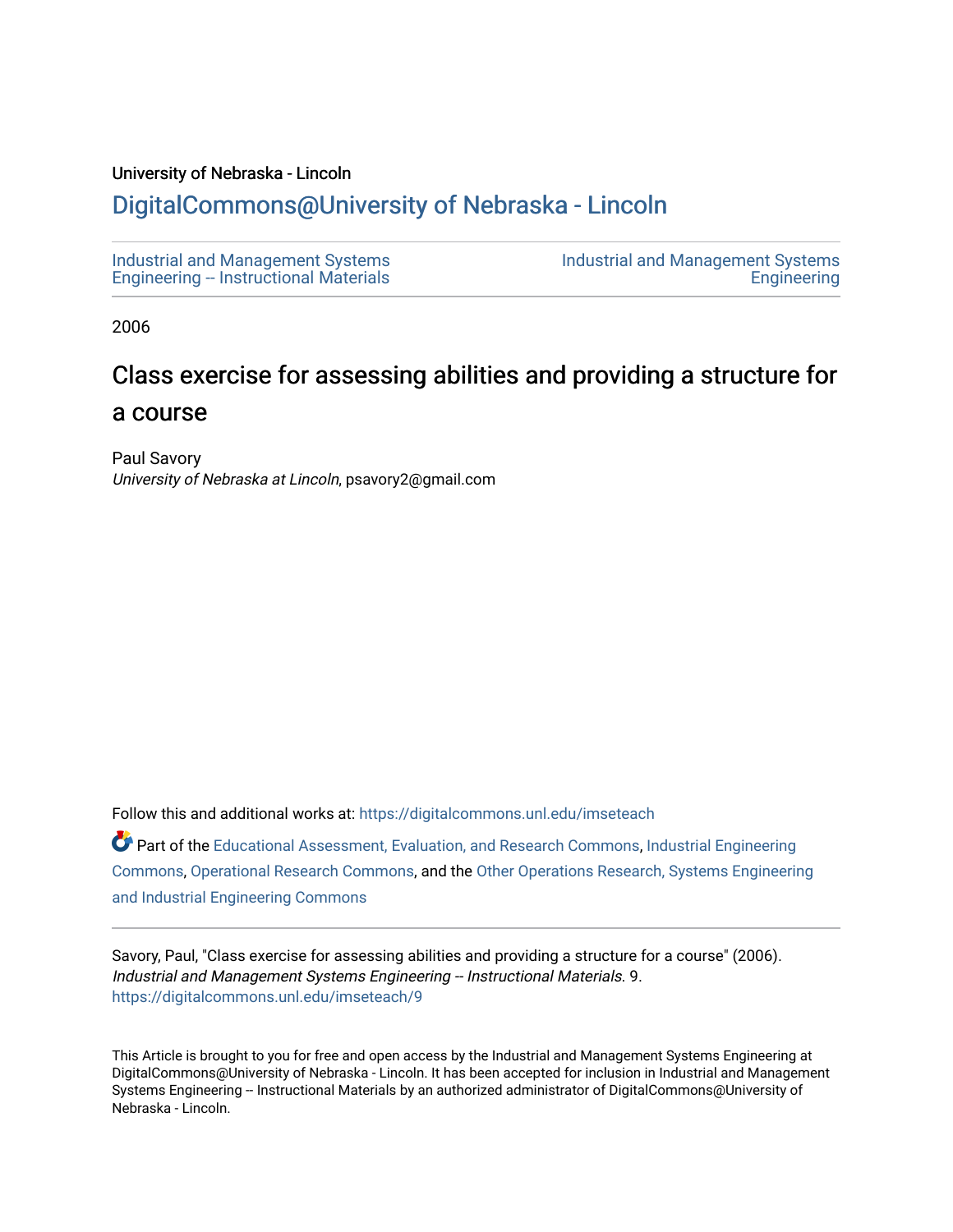**Name: \_\_\_\_\_\_\_\_\_\_\_\_\_\_\_\_\_\_\_\_\_\_\_\_\_\_\_\_\_\_\_\_\_\_\_\_\_\_\_\_\_\_\_\_\_\_\_\_\_\_\_\_\_\_\_\_\_\_\_\_\_\_\_\_\_\_\_\_\_\_\_**

## **IMSE 440/840 What Would you Do?**

Imagine my hiring you to do a project for my company,  $Fly-By-Night$  Manufacturing – a company that makes portable radios. You meet Brad, my production manager, and he tells you that due to incredible customer demand, we need your engineering expertise to improve the production on the R3Blue assembly line from 5000 radios per day to 9000.

A radio consists of three major components – a top plastic molding, a bottom plastic modeling and an electronic assembly (each is produced by other lines and delivered separately to this assembly line). At the R3Blue assembly line, the first step has a production operator take a top molding from a box, a bottom molding from a different box, and an electronic assembly from a storage rack. The operator placed the electronic assembly between the top and bottom moldings and snaps the case close. The operator places the assembled radio on a continuously moving conveyor where it moves to an automated testing station. When radios leave the testing station, *defective* radios are routed offline to a different operator who adjust the radio and send it back to the testing station. If a radio is *good*, it is conveyed to a packing station. At this station, an operator packages a radio into a box. The packaged radio is then conveyed to a final station in which 10 packaged radios are boxed together for shipping. From here, a box of radios is sent to the shipping dock.

**[1] In terms of better understanding** *the operation and what happens on the R3Blue assembly line***, what are 5 questions you would ask Brad? That is, what questions do have about the operation of this assembly line? Once done, indicate the top 2 questions you would want to ask.**

| <b>Question</b><br>$\#$ | <b>Question</b> |
|-------------------------|-----------------|
| (a)                     |                 |
| (b)                     |                 |
| (c)                     |                 |
| (d)                     |                 |
| (e)                     |                 |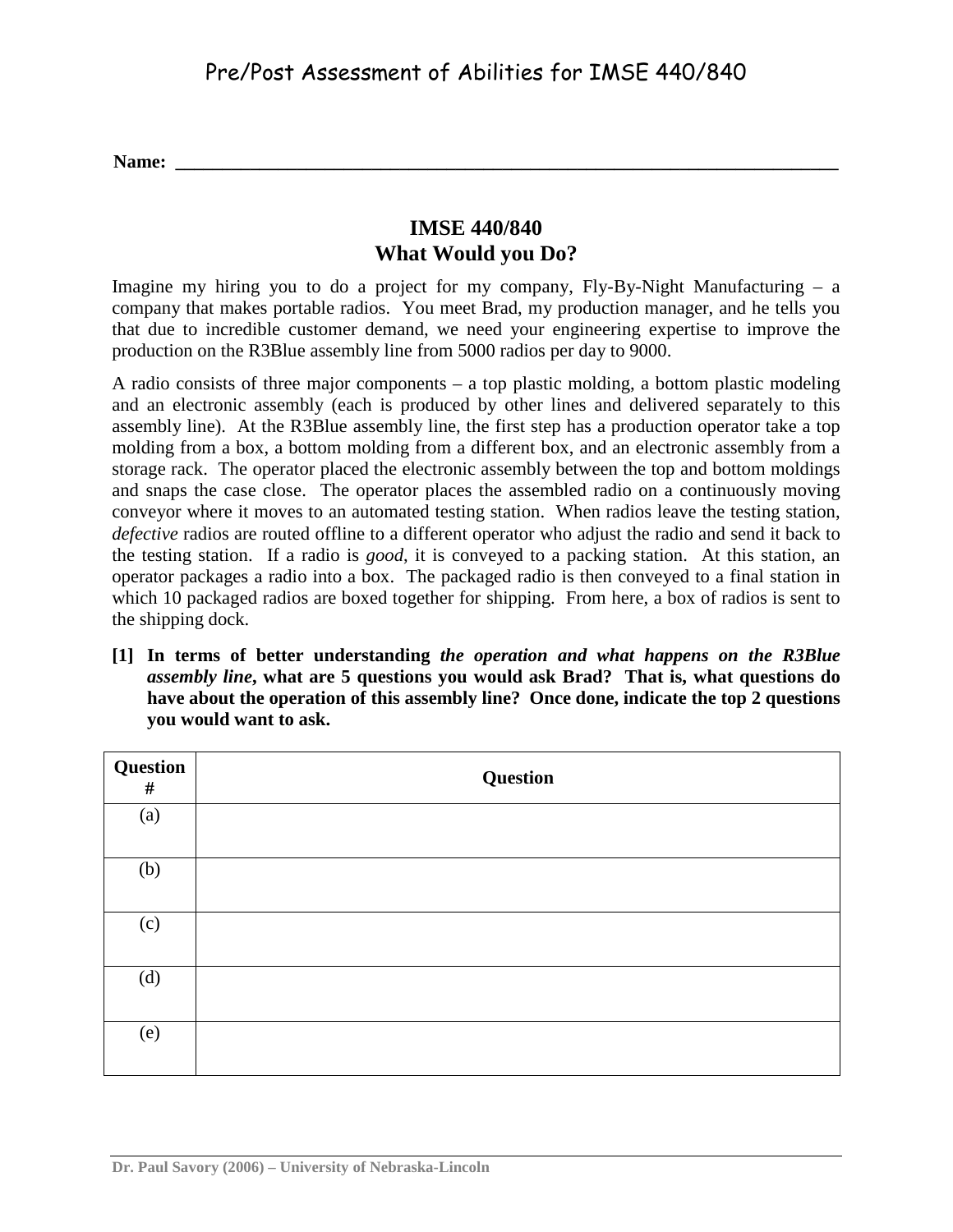**[2] In terms of better understanding** *how you would help me with this project***, what are 3 questions you would ask me and Brad? That is, what questions do have about your doing this project?** 

| <b>Question</b> # | Question |
|-------------------|----------|
| (a)               |          |
| (b)               |          |
| (c)               |          |

**[3] List 3 additional questions (not necessarily related to the operation of the line or how you would help him) you would ask me and Brad. That is, what else do you think it important to know?**

| $\begin{array}{c c} \textbf{Question} & \textbf{\#} & \textbf{\#} \\ \hline \textbf{\#} & \textbf{\#} & \textbf{\#} \end{array}$ | <b>Question</b> |
|----------------------------------------------------------------------------------------------------------------------------------|-----------------|
| (a)                                                                                                                              |                 |
| (b)                                                                                                                              |                 |
| (c)                                                                                                                              |                 |

**[4] List some of the key data you will need to analysis the R3Blue assembly line:**

| <b>Number</b> | Data |
|---------------|------|
| (a)           |      |
| (b)           |      |
| (c)           |      |
| (d)           |      |
| (e)           |      |
| (f)           |      |
| (g)           |      |
| (h)           |      |